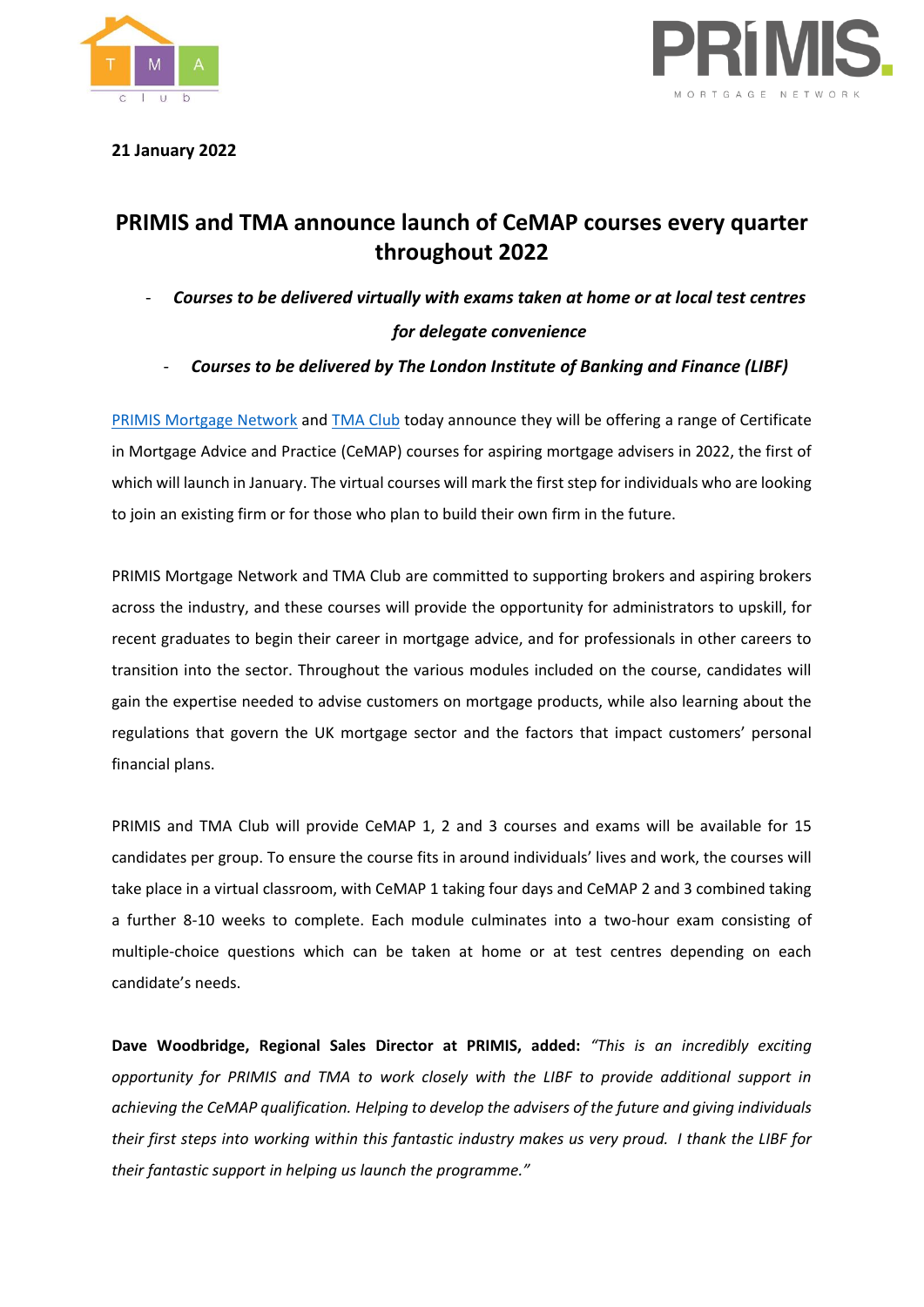



**John Somerville, Head of Financial Services for LIBF, said:** *"It has been a pleasure to work with such a forward-thinking organisation like PRIMIS who are keen to bring bright new talent into the mortgage industry. We are proud to work with them as one of our partners for CeMAP training, and firmly believe this is a fantastic opportunity for all new mortgage advisers who wish to join the PRIMIS network."*

**-ENDS-**

For further information please contact: Name: Dan Edwards Telephone: +44 (0)7492062571 E-mail: d.edwards@rostrum.agency

#### **Notes to Editors**

## **About PRIMIS Mortgage Network**

[PRIMIS Mortgage Network](https://www.primis.co.uk/) brings the power of First Complete Ltd, Advance Mortgage Funding Limited and Personal Touch Financial Services Ltd together under one roof so we can provide you with worldclass support that is second to none. We are part of the LSL Group and backed by their extensive financial services experience and knowledge we aim to grow not just our Network, but your business as well.

## **About TMA Club**

TMA Club is part of the LSL Property Services plc (LSL) group of companies and is dedicated to Directly Authorised Intermediaries offering mortgage, protection and general insurance products, as well as compliance support and ancillary services. It has been in operation since 1999 and was acquired by LSL in July 2011. TMA is one of the largest mortgage and protection distributors in the UK.

TMA has a membership of over 3,000 advisers and some of the best procuration fees and commission rates in the market. It has very close links with lenders and protection providers and offers a number of exclusive products. It works hard to campaign on behalf of DAs and prides itself on being the club that gives something back to its members. This includes:

- Comprehensive lender panel from across the market with access to exclusive lenders and products
- The same or better procuration fees than any other Mortgage Club